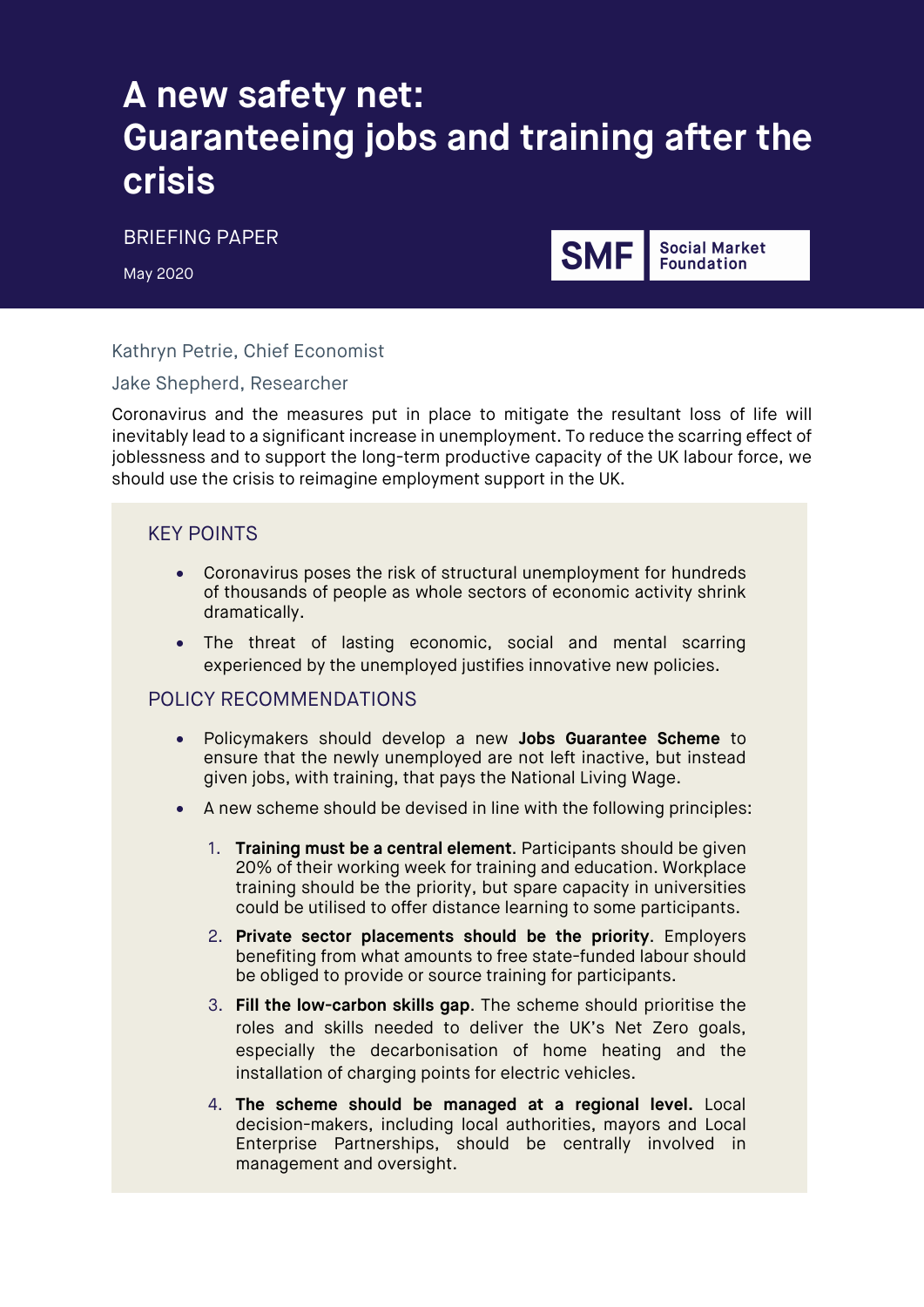### Context

The novel coronavirus and reactions to it have been so severe that entire economies have become all but immobilised. State-imposed civic shutdowns have halted many types of economic activity. In some countries, most vividly the US, the result has been unprecedented increases in unemployment as employers cut payroll costs in line with plummeting revenues.<sup>[1](#page-13-0)</sup> In the UK, such major increases in unemployment have been put off by the Coronavirus Job Retention Scheme (CJRS) and other support policies. But such schemes, which may already have cost the Treasury tens of billions, cannot continue indefinitely. [2](#page-13-1) Sooner or later, the UK will face job losses on a significant scale.

While it is to be hoped that the downturn and employment shock will be temporary and the economy will quickly bounce back, that cannot be assumed. The British state must be prepared to offer support for many workers who find themselves unemployed because of the shock caused by Covid-19.

This is not the first time that governments have needed to redesign their economic policy in periods of upheaval. When Franklin D. Roosevelt took the presidency of the United States in 1933, the country was in the midst of the Great Depression. Roosevelt embraced Keynesian economic policy and sought to increase the role of the federal government in the nation's economy. In his first 100 days in office he rolled out a range of programmes that became known as the 'New Deal'. When the downturn continued, he turned to the 'Second New Deal', which created jobs for the unemployed through the Works Progress Administration and provided pensions and unemployment insurance through the Social Security Act of 19[3](#page-13-2)5.<sup>3</sup>

Roosevelt said he would "wage a war against the emergency" as if "we were in fact invaded by a foreign foe". [4](#page-13-3) Many contemporary leaders have echoed his approach. When announcing the lockdown in the UK, Boris Johnson used similar imagery, declaring: "in this fight, we can be in no doubt that each and every one of us is directly enlisted". [5](#page-13-4)

The UK Government has already taken radical steps in the face of this pandemic, including creating the CJRS. This scheme means employers are able to apply for a grant that will cover 80% of the salary of furloughed workers up to a maximum of £2,500 per month.<sup>[6](#page-13-5)</sup> The cost of this scheme is dependent on two factors, firstly the number of employees who are furloughed and the duration of this plus the level of wage subsidy. The Office for Budget Responsibility (OBR) has estimated that the scheme will cost the exchequer £42 billion.<sup>[7](#page-13-6)</sup> More than 6 million workers have been furloughed.<sup>[8](#page-13-7)</sup>

Prior to the outbreak, the UK had been experiencing a persistent reduction in the number of unemployed people – with the rate of unemployment at a historic low – in the three months to January 2020 the unemployment rate stood at 3.[9](#page-13-8)%.<sup>9</sup> However, early evidence shows the extent to which job losses are likely to occur. In the four-week period since March 16<sup>th</sup> there have been 1.4 million claims through the universal credit (UC) system.<sup>[10](#page-13-9)</sup>

<span id="page-1-0"></span>The OBR has estimated that the unemployment rate is likely to rise to 10% in the second quarter of 2020. This is equivalent to an increase of 2.1 million people.[11](#page-13-10) As is clear from [Figure 1,](#page-1-0) whilst the unemployment rate is expected to fall in the later half of 2020 and 2021, it will remain above the pre-coronavirus estimates even in Q4 of 2021. It is worth remembering that the OBR's forecast for the recovery from the shock is relatively optimistic compared to that of some other analysts.[12](#page-13-11)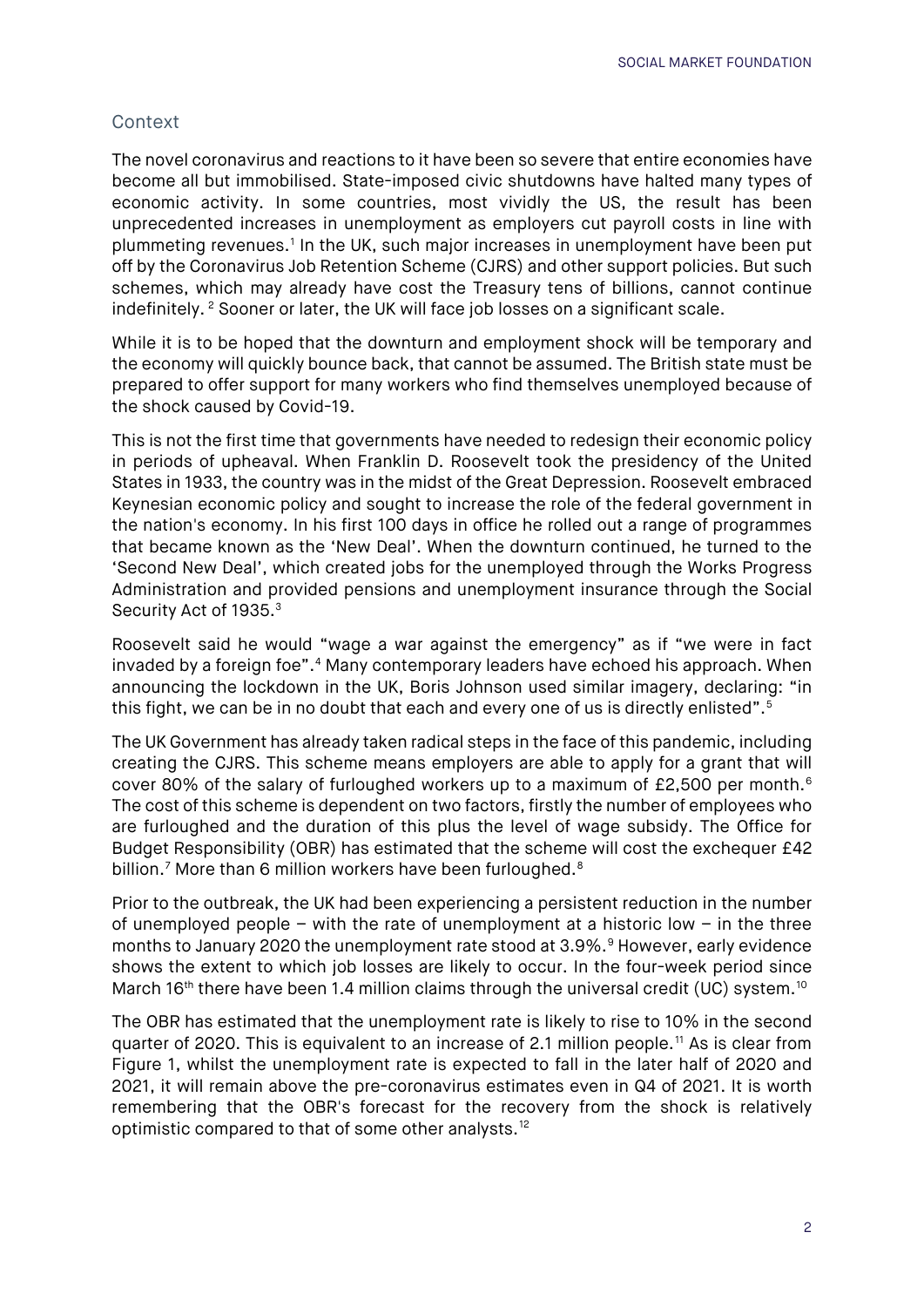

#### **Figure 1: Unemployment rate: reference scenario versus Budget forecast**

*Source: ONS & OBR (2020)*

Increased unemployment can lead to a range of negative consequences for those affected, including lower lifetime wages, poorer wellbeing and reduced life satisfaction. The government must focus on supporting people who find themselves out of work as well as providing security to those in work. The CJRS is an important measure to halt the immediate surge in unemployment, but in the longer term there is a case for further innovation in policy.

#### Options for reform

With times of crisis comes the need and the opportunity to think bigger than before, and several politicians and observers have suggested that UK welfare policies and employment support mechanisms should now be subject to fundamental change. We sympathise with that suggestion.

Two prominent ideas for welfare reform are a **Universal Basic Income** (UBI) and a **Universal Jobs Guarantee** (UJG). Both policies have their own supporters and are likely to gain traction in the wake of an economic downturn.

#### **What is Universal Basic Income?**

Universal Basic Income is a payment made from public funds to every eligible adult. It is not dependent on income and so is not means-tested.

#### **What is a Universal Jobs Guarantee?**

A Universal Jobs Guarantee is a social security policy whereby the state commits to providing stable, decently paid employment to anyone that wants it. Although it varies in form and implementation, its central principle is to minimise mass unemployment and reduce the economic and social scarring associated with it.

Advocates of UBI schemes offer arguments including alleviating economic insecurity, removing government spending on welfare, and preparing the economy for the unemployment that automation could bring. The idea has gained traction in recent years, with pilot schemes occurring in a range of countries, including the Netherlands<sup>[13](#page-13-12)</sup> and Finland<sup>[14](#page-13-13)</sup>. There are even plans for a pilot in Scotland.<sup>[15](#page-13-14)</sup>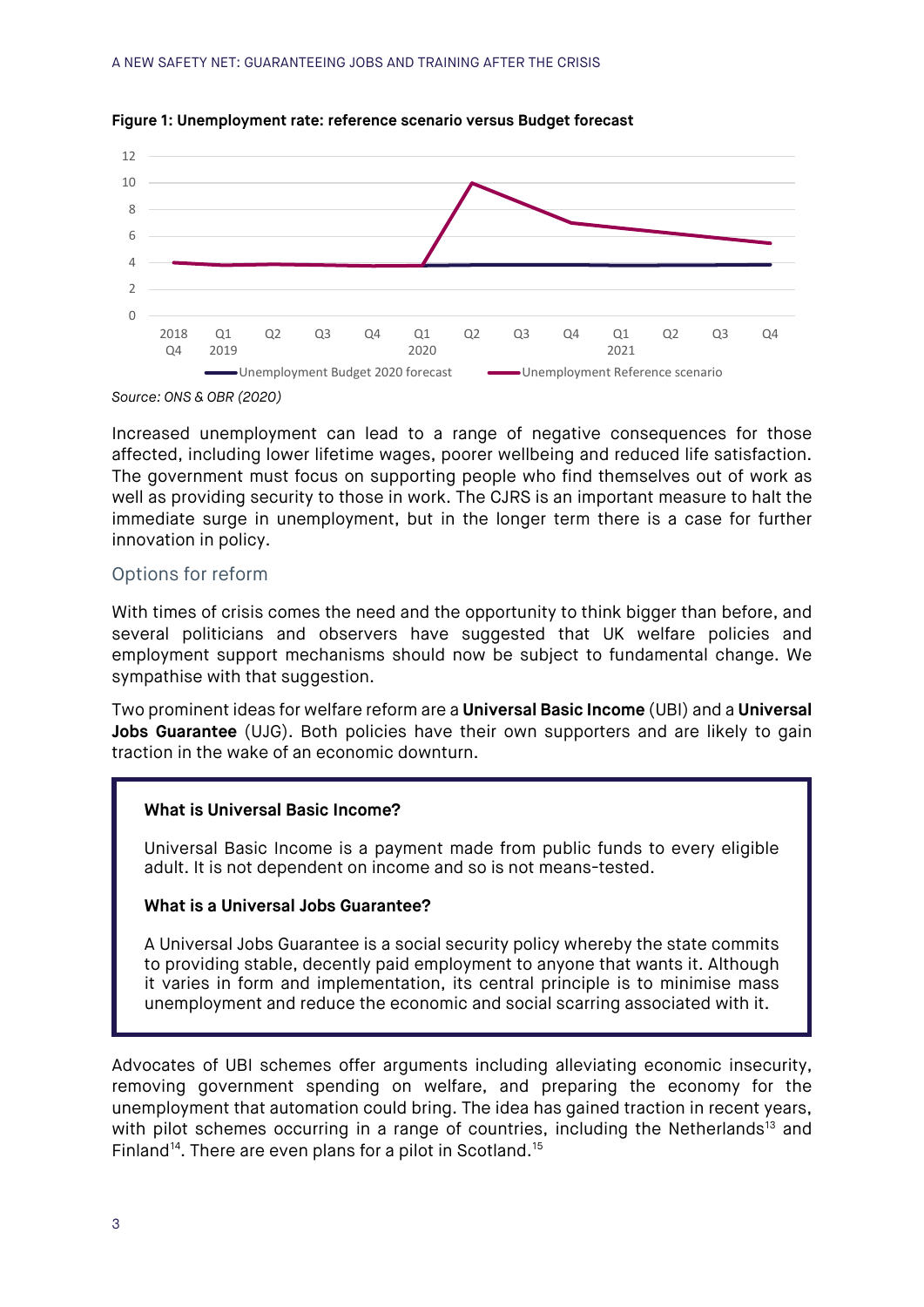Some countries have responded to coronavirus by implementing policies which take inspiration from UBI schemes, whereby they give every resident a cash handout. This has happened in Japan where each resident is set to receive 100,000 Yen (approx. £756).<sup>[16](#page-13-15)</sup> In the US, one-off payments of up to \$1,200 per person are being sent to households, albeit dependent on income.<sup>[17](#page-13-16)</sup> These are not UBI schemes, but they share the basic characteristic of direct state payments to households.

A Universal Job Guarantee hinges upon the state's commitment to hire all unemployed workers by acting as an 'employer of last resort'. When unemployment in the private sector rises, the public sector compensates for that flux through its buffer stock of employees (anyone who can work and in want of a job). Though the implementation of job guarantee schemes will inevitably differ by country and context, the ideal outcome is to bring about full national employment via a more harmonised relationship between the private and public sectors.

A UBI scheme offers an income to all eligible adults. Recent evidence from Finland suggests it only has a mild positive effect on the level of unemployment in an economy. [18](#page-13-17) On the other hand, a jobs guarantee scheme targets the long-term unemployed. Before the crisis, the UK experienced a substantial reduction in those who have been unemployed for over 12 months in the last five years, as is seen in the figure below.[19](#page-13-18)



**Figure 2: Unemployment in the UK by duration (aged 16 years and over), seasonally adjusted, between November 2014 to January 2015 and November 2019 to January 2020 (in thousand)**

#### *Source: SMF analysis of ONS data*

However, the reduction experience by those who have been unemployed for more than twelve months looks to have slowed in recent months.

#### **The importance of unemployment scarring effects**

Whilst a Universal Basic Income scheme would support the incomes of those who find themselves out of work, it does little to improve their levels of human capital or wellbeing, or protect them from the adverse effects sometimes associated with periods of unemployment.

Research has found that periods of unemployment can have significant and long-term effects on people's wellbeing, health and future wages. This effect is particularly severe when unemployment occurs in youth. There are also negative effects on mental health.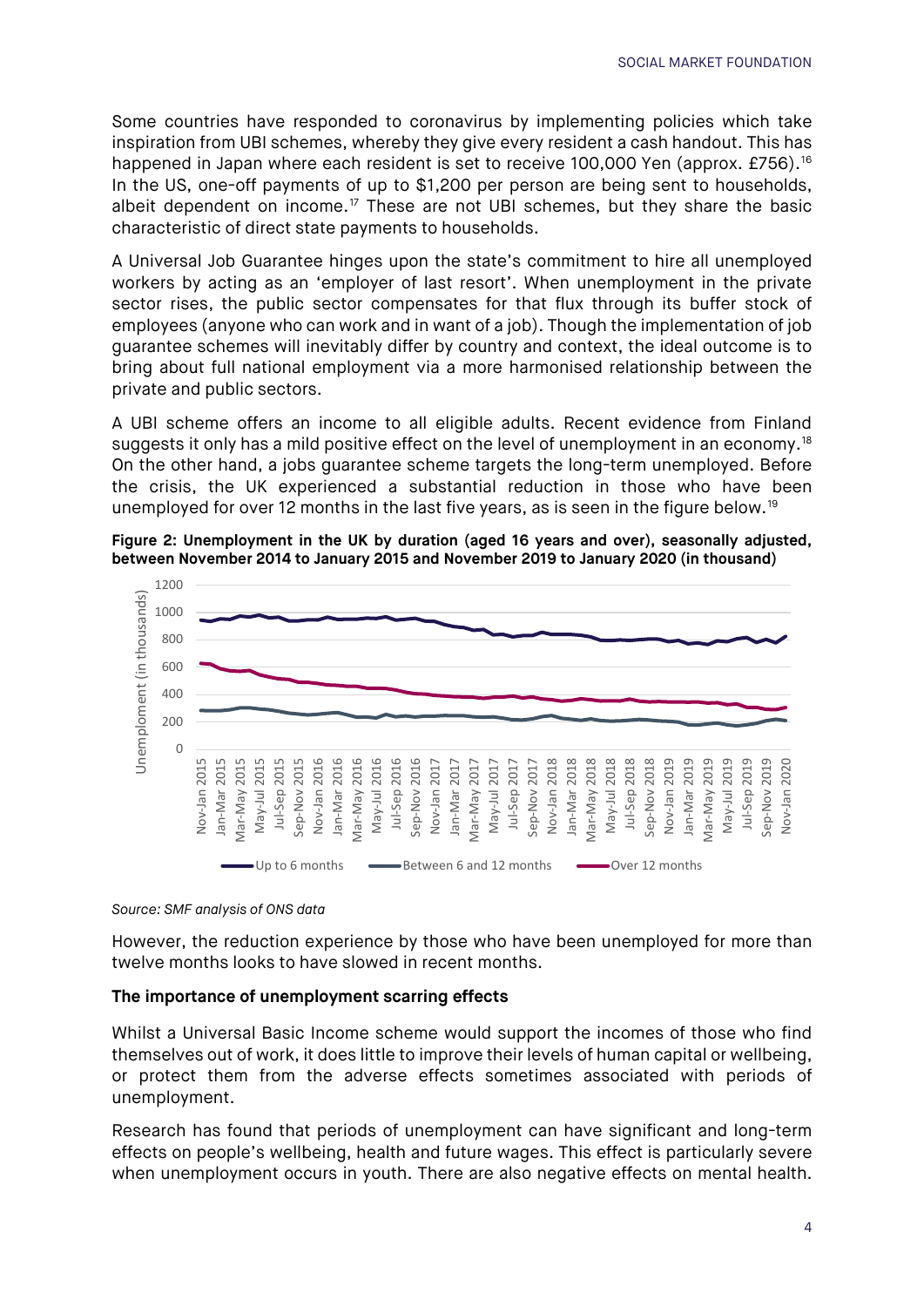Research across 14 European countries has found that each six-month period out of work reduced life satisfaction and quality of life after the age of 50.<sup>[20](#page-13-19)</sup> A study focusing on Spanish construction workers during the Great Recession found that increased levels of unemployment amongst this group raised reported poor health and mental disorders in the affected population.<sup>[21](#page-13-20)</sup>

The possible scarring effects of long-term unemployment are manifold – both on individuals and on wider society. Economic inactivity equates to missed opportunities for gaining valuable human capital, well-being, and productivity, as well as previously acquired skills becoming lost during long periods of inertia.<sup>[22](#page-13-21)</sup> This is particularly true for today's youth, who, just like the younger generations from previous economic downturns, face the biggest risk to their future.<sup>[23](#page-13-22)</sup>

Unemployment at the start of one's career is likely to lead to having lower skills or to a loss confidence later in life. Skills are likely to affect the productivity and adaptability of a person, hence their likely pay or ability to get a suitable job. 'Soft' skills, such as communication or adaptability, are also important for resilience in the labour market. There is even evidence of young people experiencing mental health problems up until their 40s or 50s due to periods of unemployment. [24](#page-13-23) Youth unemployment can therefore lead to a range of lastingly harmful economic and health conditions, some of which could be felt by society for decades.

Youth unemployment leads to long-term individual scarring, but it creates, and is perpetuated by, societal suffering, too. Studies have found that a lack of education and lack of work experience are the two factors in a young person becoming unemployed.<sup>[25](#page-13-24)</sup> Whilst scarring effects do tend to dissipate over time, those in long-term unemployment are more likely to be employed in semi-skilled and unskilled occupations if re-entering work.

These trends will only be compounded by the crisis caused by COVID-19. Research by the Resolution Foundation has shown that young workers and women will most acutely feel the effects of the present economic shutdown and its inevitable longer-term decline, as they are most likely to work in the sectors most likely to suffer negatively from lockdown and long-term social distancing.<sup>[26](#page-13-25)</sup> Those sectors are often associated with low wages, economic insecurity, and a workforce that sometimes lacks higher skills and qualifications. For many who already faced hardship in the labour market before the crisis, lockdown may lock in a lifetime of employment scarring – decreasing their pay, prospects, and, above all, their optimism for the future.<sup>[27](#page-13-26)</sup>

There is, then, considerable evidence to suggest that unemployment can cause scarring in terms of pay, unemployment, health, and wellbeing, with repercussions being felt more severely amongst certain groups – such as the youth and the less-educated and skilled – than others. Minimising the long-term damage done by the economic shock should be a clear objective of policy. A job guarantee scheme is therefore deserving of fresh consideration.

#### **How much do they cost?**

One criticism of UBI is that it is expensive and could divert spending from other areas. One estimate, by a group supportive of UBI, has suggested that even the most modest iteration of UBI would cost 6.5% of the UK's GDP, yet reduce working-age poverty only marginally.<sup>[28](#page-13-27)</sup> Obviously, the specific cost of UBI would be dependent upon the level of income provided by the state and whether fiscal policy was changed to account for this. If UBI is to replicate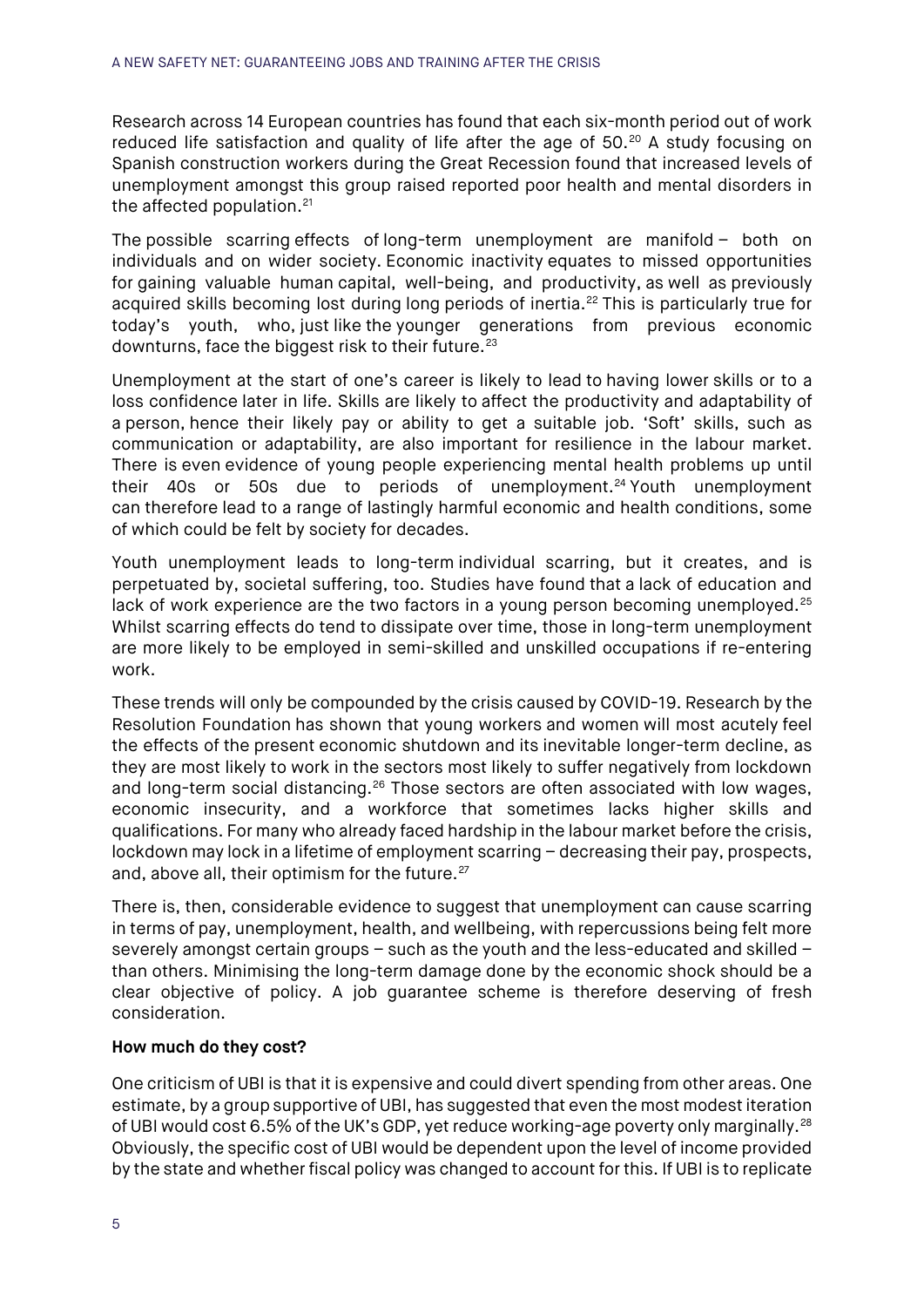an income for those out of work, then the monthly payment would need to be enough to live on. The RSA has proposed a basic income model where adults ages 25 to 64 would receive £3,692 per annum, with the amount increasing for pensioners and reducing for children[.29](#page-13-28) On the other hand, others such as Daniel Susskind at Oxford University have suggested values as high as £12,000 per annuum.<sup>[30](#page-13-29)</sup>

This would mean the total annual cost of UBI in the UK could range from £279 billion to £600 billion. For context, total government managed expenditure in 2019/20 was around £840 billion.[31](#page-13-30)

We argue that a Universal Job Guarantee would address the problems and harms experienced by people without income-generating work more directly and at a fraction of the cost of a UBI scheme. The need for this is clear and urgent. The OBR is estimating that at its peak unemployment will stand at 3.4 million in the UK during the crisis before falling to 2.1 million in 2021, 1.6 million in 2022 and then 1.4 million in 2023 and 2024.<sup>[32](#page-13-31)</sup> Millions of people today are therefore in danger of an experience that will be economically and psychologically scarring.

The cost of the UJG scheme would depend upon the number of people eligible, the length of employment on offer and the rate of pay / hours worked. The chart below shows how the cost of the scheme could vary based on a range of assumptions.





#### *Source: SMF calculations*

At its most expensive the scheme could cover all of the 1.4 million "extra" unemployed due to coronavirus, who would be paid the National Living Wage for 37.5 hours per week if working full time (pension and employer NI rates assumed for this pay for the full tax year), for a period of six months. Initially a job guarantee scheme could focus on all those remaining unemployed beyond the coronavirus outbreak, but in later years, it could narrow its focus to the persistently unemployed.

Paying full-time wages to 1.4 million unemployed workers in the UK for the six months would cost the Treasury £13.1 billion. That is a huge sum, but less than 5% of the cost of a modest UBI system.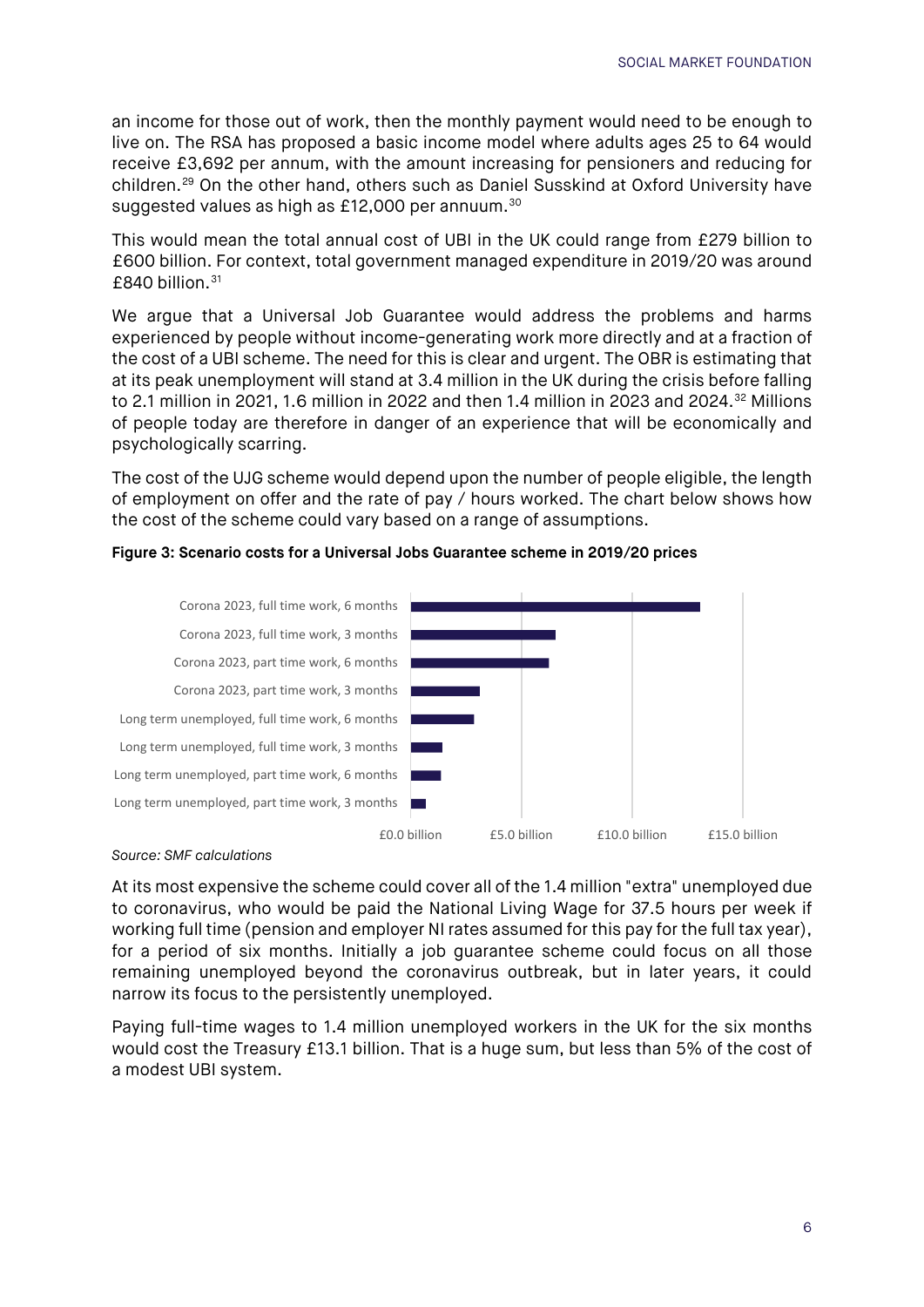#### **Table 1: Summary of UBI vs. UJG**

|                                       | <b>Universal Basic Income</b> | <b>Universal Jobs Guarantee</b> |
|---------------------------------------|-------------------------------|---------------------------------|
| Who is eligible?                      | All adults & children         | Unemployed adults               |
| <b>Provides economic</b><br>security? | Yes                           | Yes                             |
| Increases employment?                 | Open to debate                | <b>Yes</b>                      |
| Cost of scheme per annum<br>(average) | £279 bn                       | £6.2bn                          |
| Improves wellbeing &<br>health        | Open to debate                | <b>Yes</b>                      |

### Previous jobs and training guarantee policies

Any policy that involves the state directly employing hundreds of thousands of people faces questions about feasibility and applicability. But the concept of a Universal Jobs Guarantee is nothing new, especially in the US and even in the UK. As previously mentioned, Franklin D. Roosevelt implemented the Works Progress Administration in 1935 which gave employment to many of those who had been out of work due to the Great Depression. There have been a small number of federal job planning programmes since then, though no US administration has ever explicitly made full employment the central target of policy.

#### Case study: Universal Jobs Guarantee in the United States

During the Great Depression, the government-sanctioned Works Progress Administration (WPA) employed people to carry out work on infrastructure projects such as roads, bridges and schools. By the time the scheme was terminated in 1943 the WPA had helped 8.5 million Americans into employment.<sup>[33](#page-13-32)</sup> According to the bipartisan Library of Congress, "the WPA employed skilled and unskilled workers in a great variety of work projects many of which were public works projects such as creating parks, and building roads, bridges, schools, and other public structures". It also employed artists and writers, resulting in state-funded dramatic productions, books and guidebooks.[34](#page-13-33) [35](#page-13-34)

Following the economic shocks experienced in the 1970s a range of European countries turned to temporary job creation and employment programmes. These programmes often, but not exclusively, focused on specific groups such as the long-term unemployed or the unemployed young.[36](#page-13-35) Successful job guarantee programmes have been run in Sweden, Germany and Ireland.[37](#page-13-36)

There is also precedent for the UK government using public funds to directly target the accumulation of skills, training or employment in the UK. Examples include the New Deal for Young People and the Future Jobs Fund.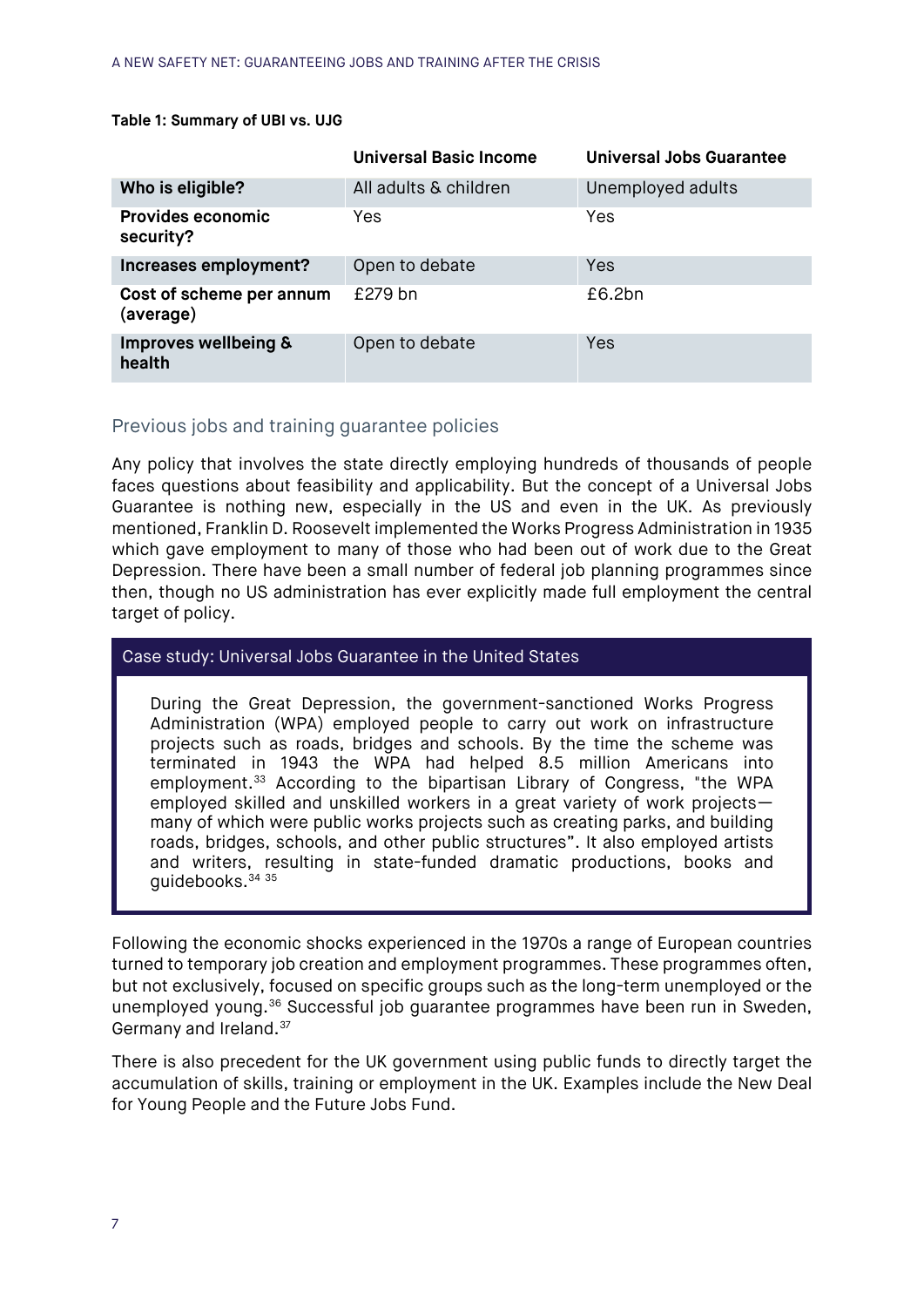#### Case study: New Deal for Young People and the New Deal 25 Plus

In 1998 the UK created the **New Deal for Young People** and the **New Deal 25 Plus**. After six months of unemployment for those aged 18 to 24, or 18 months for those aged 25+, people would be given intensive and personalised support to find a job.

If after this four-month period they were unable to find employment they would be offered four options:

- Full-time education or training for up to twelve months, leading to a recognised qualification;
- A work placement with either a voluntary sector organisation or 'environmental task force' for up to six months;
- Or paid employment with an employer wage subsidy (of £60 a week for 26 weeks, alongside £750 to fund workplace training).

If people were still out of work after one of the above options, then a 'follow through' period provided a further four months of adviser support. If all options were refused, then entitlement to unemployment benefits was removed.<sup>[38](#page-13-37)</sup>

The New Deal for Young People has been heavily evaluated. Early research indicated that young men were 20% more likely to be in employment as a result of the programme, with the stock of employed young men up 17,000 compared to what it would have been without the New Deal[.39](#page-14-0)

#### Case study: StepUP

The New Deal was followed by **StepUP.** This scheme provided a guaranteed job and support for up to 50 weeks. It was available for those in the 20 pilot areas who remained out of work six months after completing their New Deal Option or Intensive Activity Period on New Deal 25 Plus.[40](#page-14-1) An independent agent sourced jobs in the public, private and voluntary sector and Jobcentre Plus placed people into the jobs. Employers were paid a wage subsidy for 50 weeks, of at least minimum wage and a fee to reflect their additional costs. The jobs funded were for 33 hours a week, to enable participants to take time to search for alternative employment.

Overall the evidence on StepUP is mixed. At a headline level it did not significantly improve job outcomes. However, it produced a significant impact on job outcomes for those aged 30 to 49 and had the largest impact on those who had lower levels of employability beforehand.<sup>[41](#page-14-2)</sup>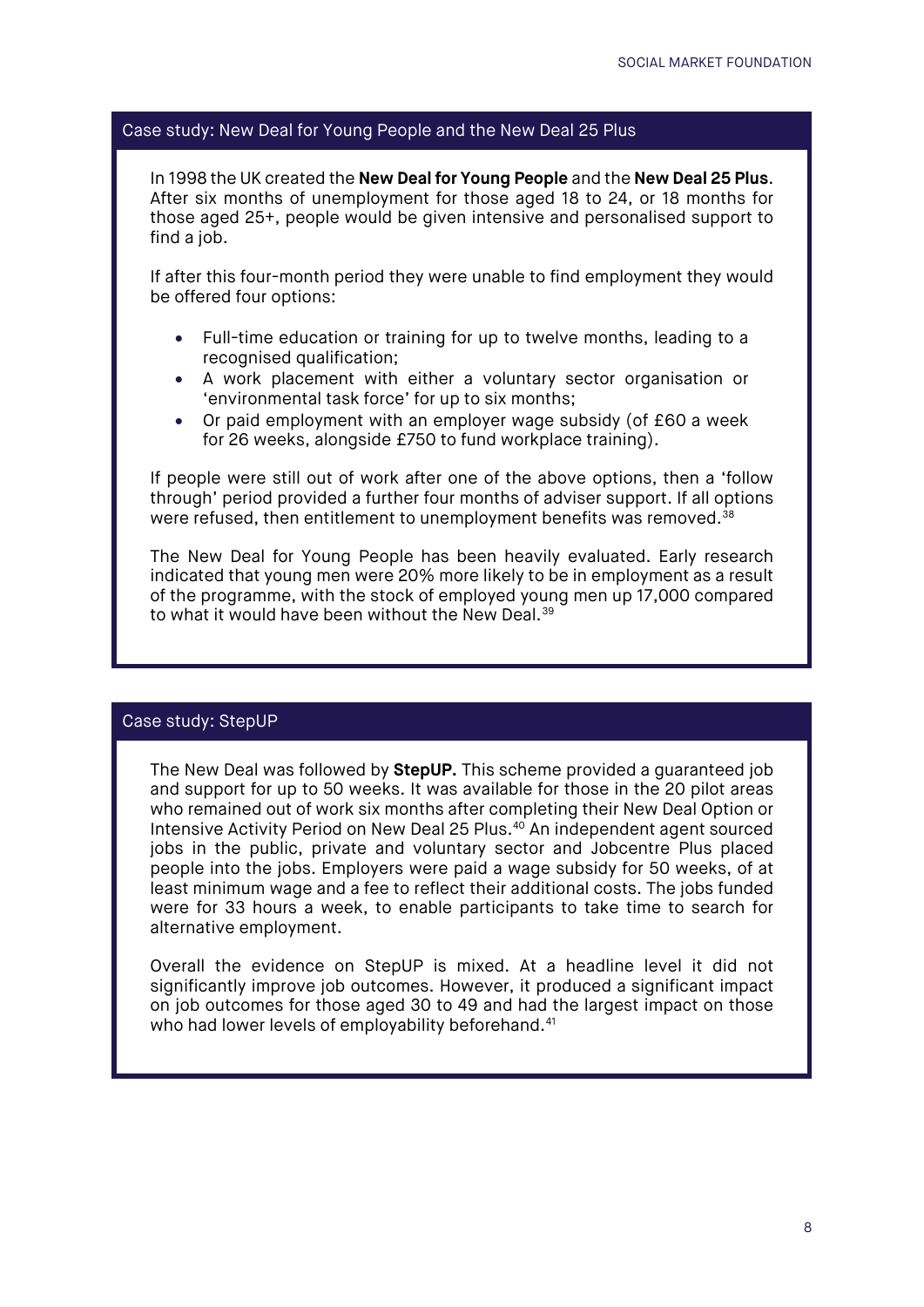#### **Case study: Future Jobs Fund**

The **Future Jobs Fund** (FJF) was introduced in 2009 as part of the Young Person's Guarantee, which offered a guarantee of an offer of a job, training or work experience to all young jobseekers. It focused primarily on those aged 18 to 24 who had been in receipt of Jobseekers Allowance, and referrals to the scheme were made through Job Centre Plus advisors. The scheme supported the creation of subsidised jobs for unemployed young people who were at disadvantage in the labour market.

The basic components of FJF were:  $42$ 

- A job of at least six months duration;
- Work for at least 25 hours per week;
- Payment at least at the National Minimum Wage;
- Jobs that were clearly 'additional';
- A described benefit to the community outlined in each job created;
- Support to move people into sustained jobs;
- A maximum of £6,500 government contribution per job.

DWP records show that between October 2009 and March 2011, just over 105,000 jobs were created under the FJF. The programme cost approximately £680 million.<sup>[43](#page-14-4)</sup> Evidence gathered by the department suggested the FJF was a cost-effective way of increasing employment of the group targeted<sup>[44](#page-14-5)</sup> and helped to engage employers. Many employers stated they were now more likely to employ an unemployed young person or engage with future welfare to work programme.[45](#page-14-6) The FJF programme was scrapped in 2011 by the Coalition Government before a full evaluation had been completed.

It is fair to say that the evidence on job guarantee programmes is not fully conclusive. However, it shows that the design, scope and scale of such programmes are important.

#### Unemployment, skills and training

Turning to productivity, the OECD has confirmed that there is a link between the acquisition and development of basic skills and significant socio-economic outcomes.[46](#page-14-7) But evidence from the UK shows that training and skills accumulation is heavily related to working status. Those who are out of work are much less likely to have recently participated in training than those in part-time or full-time work.<sup>[47](#page-14-8)</sup> This is part of a significant problem that the UK economy has faced for several years, where workers' lack of skills - and difficulty in getting training to acquire and develop skills - contributes to low productivity growth. Numerous economic analyses have linked the poor provision of skills in the UK with overall economic performance. The OECD, for instance, concluded in 2017 that "labour productivity growth remains weak and the job prospects of many adults are hurt by their poor literacy and numeracy skills". [48](#page-14-9)

The pandemic brings with it a new motivation to address the lack of skills and training provision in the UK. Improving the productivity of the nation is one of the reasons to do this, but the impact of COVID-19 could lead to long term structural changes to our labour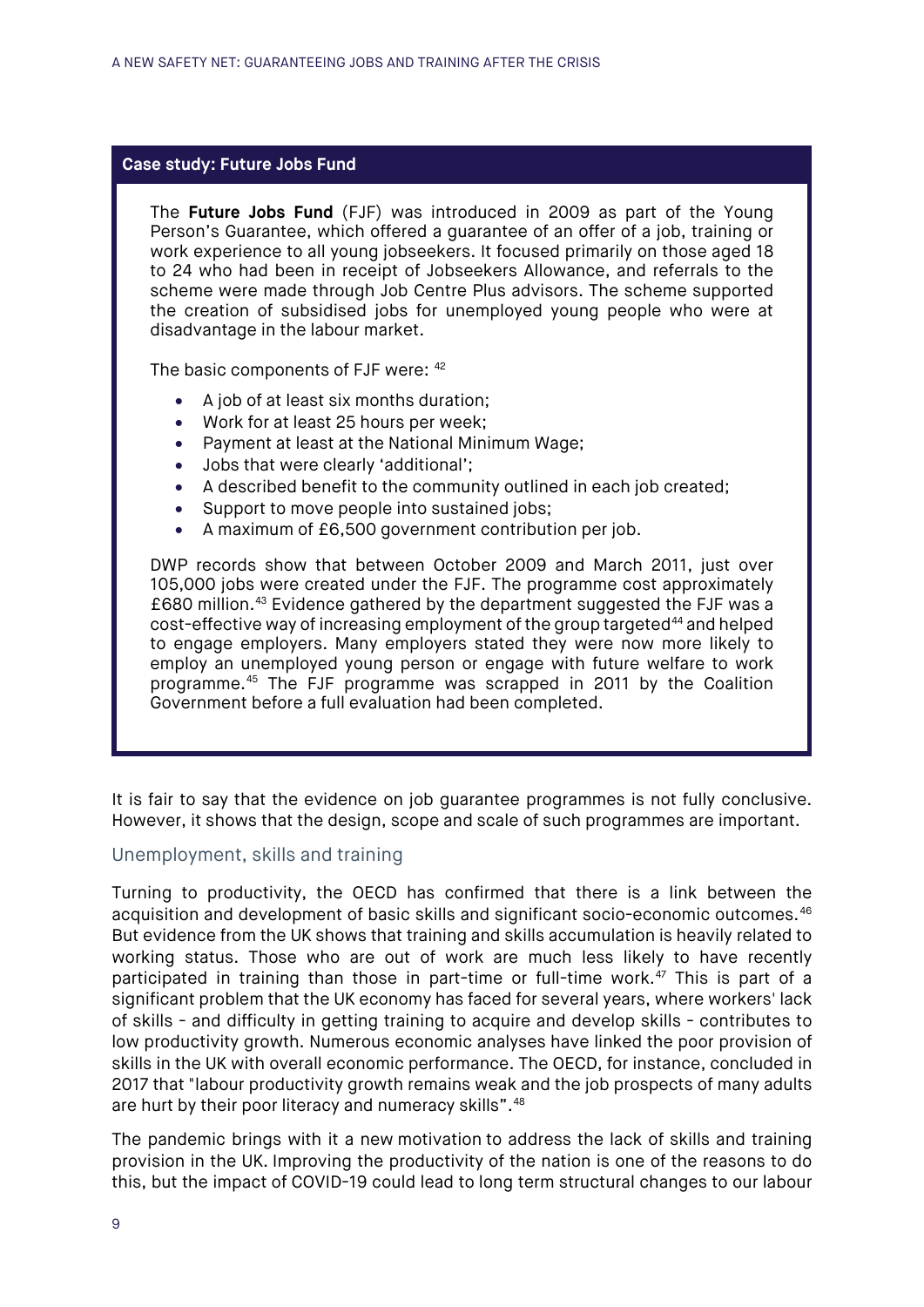market. Certain sectors of the economy are more immediately hit during lockdown such as retail and hospitality – research by the Resolution Foundation has shown that 40% of workers in the accommodation / food services industry have been furloughed and 50% of firms in this sector have reduced working hours.<sup>[49](#page-14-10)</sup> Whilst there is much discussion about a 'V shaped' economic recovery, it is unlikely that sectors such as retail, hospitality and those reliant on international tourism will recover quickly. This is going to lead to job losses and we are already seeing staffing cuts in aviation and manufacturing.

Job losses in isolation or occurring only in one firm are not always problematic if the rest of the sector or economy is hiring, but this is unlikely to be the case in the medium term. In the current scenario it is important to provide those who find themselves out of work the opportunity to retrain or upskill in order to move into sectors of the labour market that are hiring. Some individuals will find that they are easily able to switch careers or occupations, but there is a risk that without support the newly unemployed will find themselves further removed from the labour market as time goes on.

There is a unique opportunity to enable collaboration between the government and education providers (Higher Education Institutions or Further Education colleges and providers) to develop the skills and education of the long-term unemployed. Some steps have been taken in this direction. At the end of April, the government launched the 'Skills Toolkit' which offers free online courses, tools and resources to help people improve their digital and numeracy skills.<sup>[50](#page-14-11)</sup> However, there is scope to go much further and provide more intensive personalised training to the long-term or newly unemployed.

## Designing a jobs guarantee programme

Today, much of the debate on Universal Job Guarantee policies continues to emanate from America. Influenced by the post-Keynesian economic policy of Hyman P. Minsky, the Levy Economics Institute have looked to establish common ground on the issue of a jobs guarantee.[51](#page-14-12) Research there states that although the details of a jobs guarantee programme must depend entirely upon the macroeconomic context and policy agenda of the country looking to implement it, there are some specific design features that should be evaluated beforehand.<sup>[52](#page-14-13)</sup> These include:

- A pool of employed people that can shrink or expand countercyclically in order to stabilise inflation, growth, and prices;
- Broad government guidelines that set out what projects will exist under the programme and where regions and communities can assist with delivery;
- A 'National Care Act' that orients work around the environment, community, and social care.

There are many ways Universal Job Guarantee can improve the lives of the unemployed and the communities they live, as well as supporting the economy more broadly. The wages paid to workers on job guarantee schemes vary, but many argue that wage structures should be designed in such a way which ensures workers on these schemes are not in poverty and have the scope to progress to higher wages while in state employment.[53](#page-14-14) One such suggestion is made by the bipartisan Centre of Budget and Policy Priorities, which proposes the creation of a "National Investment Employment Corps" to achieve permanent full employment in the US economy through large-scale, direct hiring by the federal government.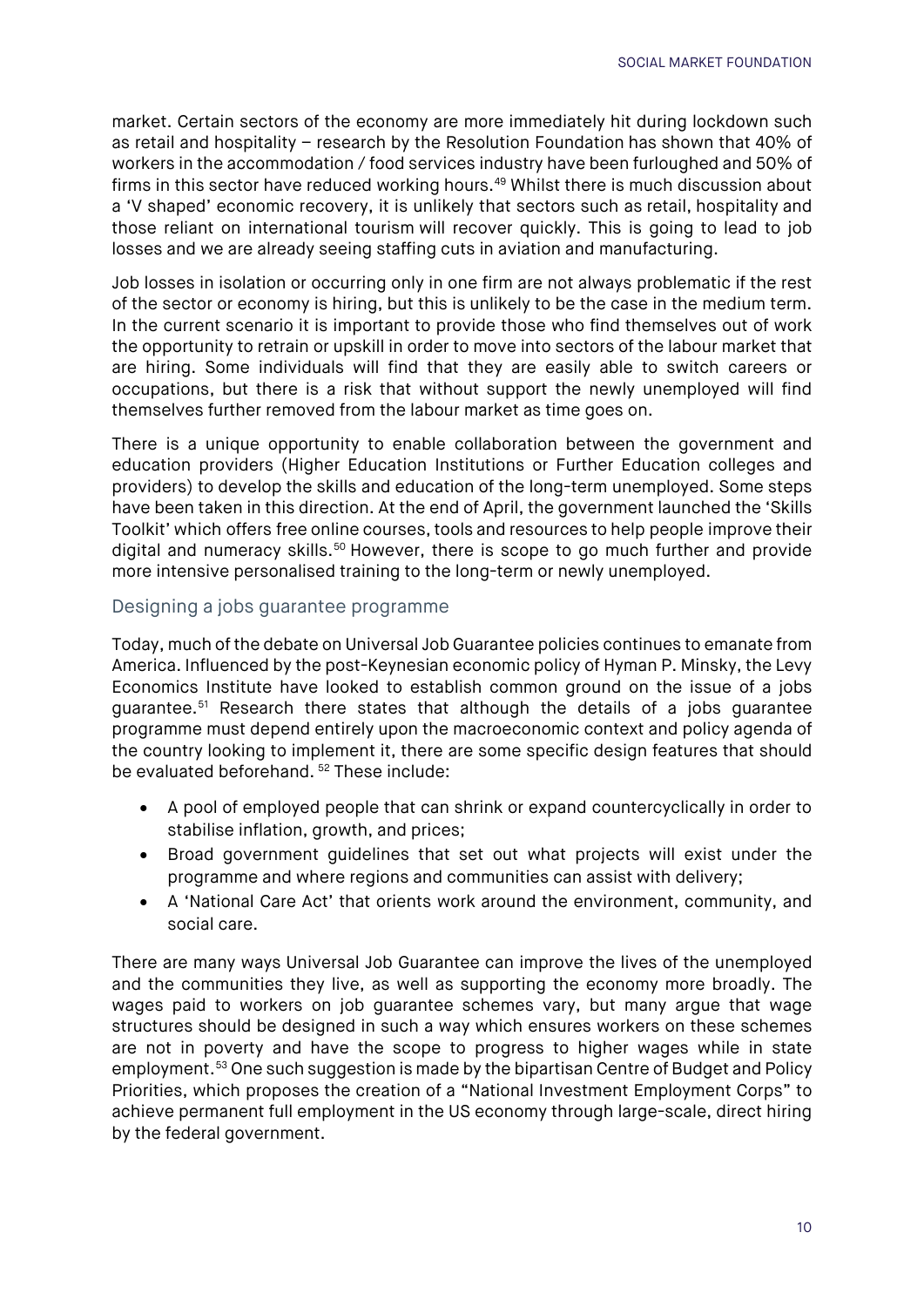The reason some job creation or guarantee schemes have not achieved their desired aims is due to the *lock-in effect*. This is where a worker is locked into their current role on the scheme and delays finding or does not look for alternative employment. The New Deals from the 1990s in the UK mixed search and placement in sequence rather than at the same time, with employer incentives only developed later. A review by Paul Gregg concluded that lock-in effects were reduced but probably not eliminated.<sup>[54](#page-14-15)</sup>

Many of the job guarantee programmes seen across the OECD and EU focus on youth unemployment. This is due to in part to the EU's youth guarantee which is a commitment by all Member States to ensure that all people under the age of 25 years receive a good quality offer of employment, continued education, or an apprenticeship or traineeship within a period of four months of becoming unemployed or leaving formal education.<sup>[55](#page-14-16)</sup>

The specific details of each job guarantee programme vary by location, some programmes work with the private sector and others simply create public sector jobs. Evidence from across the OECD suggests that public service employment programmes can play an important role in supporting the long term unemployed.<sup>[56](#page-14-17)</sup> The core aim of many of the programmes introduced in the 1970s and 1980s was to reduce unemployment during an economic downturn. They did this by providing meaningful work experience that created outputs and services that were deemed "socially useful".<sup>[57](#page-14-18)</sup> However, evidence suggests that job guarantee programmes that engage the private sector, or even just subsidise employment in the private, can be the most effective in delivering sustainable employment to people who would otherwise not have work.<sup>[58](#page-14-19)</sup>

#### **Green jobs**

A UJG programme that provides hundreds of thousands of jobs and training roles should be used to both close the skills gap and help deliver on the UK's target to reach Net Zero emissions by 2050. In a recent letter to the Prime Minister and other leaders, the UK Committee on Climate Change (CCC) highlighted the need for more labour with higher skills to be deployed on Net Zero projects and noted: "Many are labour-intensive, spread geographically across the UK and will have a high multiplier effect."[59](#page-14-20)

A jobs guarantee scheme would be a direct government intervention in the labour market. That intervention should be used to better match the unemployed with jobs that need to be done to decarbonise the UK economy. Low-carbon activities therefore have the capacity to absorb a significant proportion of the jobless population. It could also help advance what some have called the "levelling up" agenda, delivering higher economic growth and productivity in regions that have underperformed the national average, as Figure 4 shows.



#### **Figure 4: Jobs needed to reach Net Zero by 2050 as a proportion of regional unemployment in the 12 months to December 2019**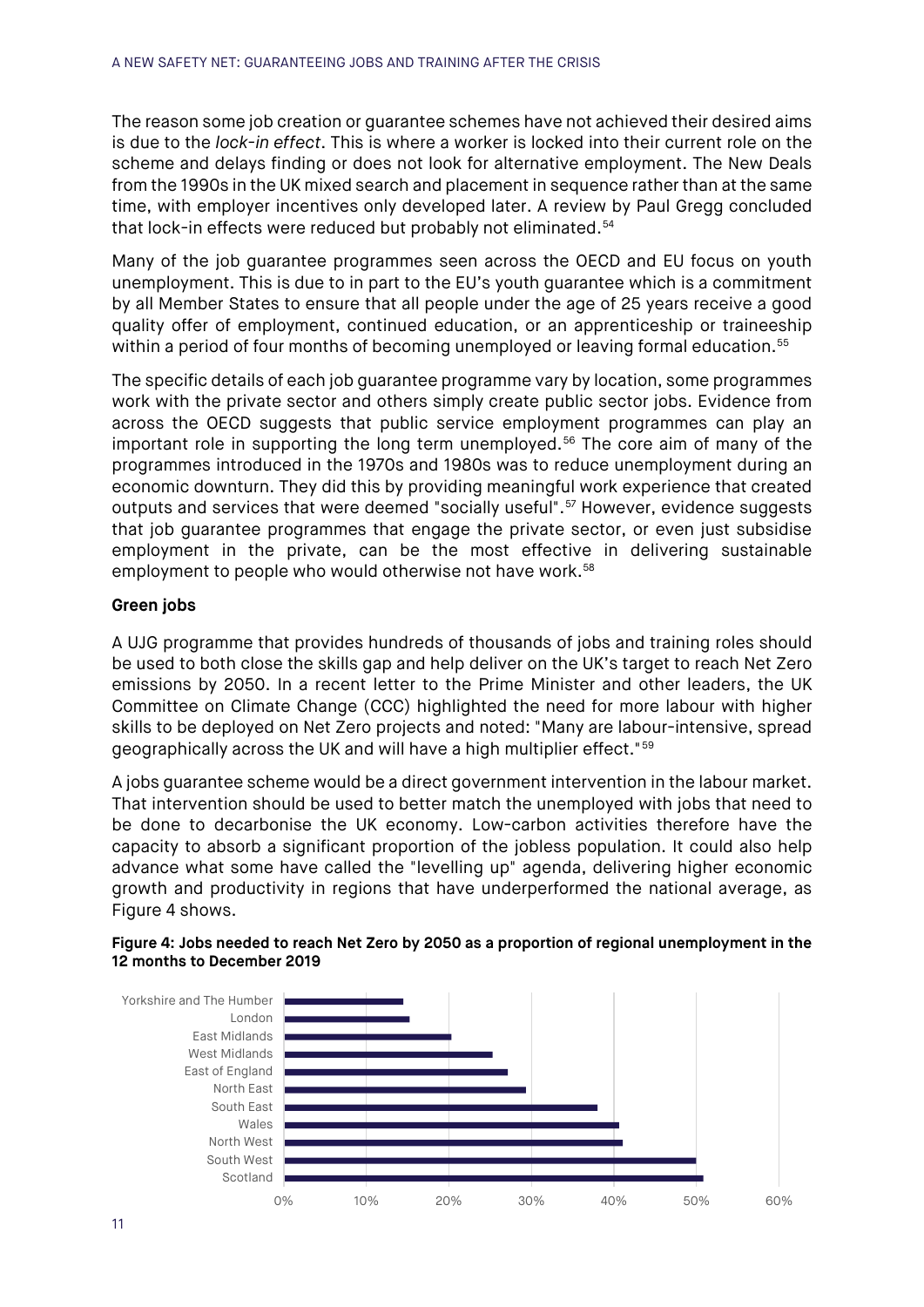

*Source: SMF analysis of NOMIS data and National Grid (2019)*

# Recommendations and suggestions

As the country remains under lockdown and we find ourselves faced with an unprecedented level of disruption to everyday life, we are presented with a unique opportunity to reimagine what new kind of a world could exist on the other side – and what a new social security system might look like. Given the flux we are all experiencing right now, perhaps the framework of an applicable yet adaptable form of Universal Job Guarantee is something that we in Britain should be striving for.

It is clear that a high level of oversight, preparation, and management is needed to successfully design any job guarantee programme, and that there is no such thing as a one-size-fits-all approach. But the prospect of structural unemployment among hundreds of thousands of people, many of them lacking higher skills, makes it vital to do so.

### **We recommend that a Universal Job Guarantee programme be urgently explored by UK policymakers.**

There is a wealth of evidence which should be harnessed in order to build and implement an effective job guarantee program in the UK. Below are a set of suggested principles and priorities for a new UJG policy. These are not intended as detailed policy plans, but broader aims that should underpin any programme.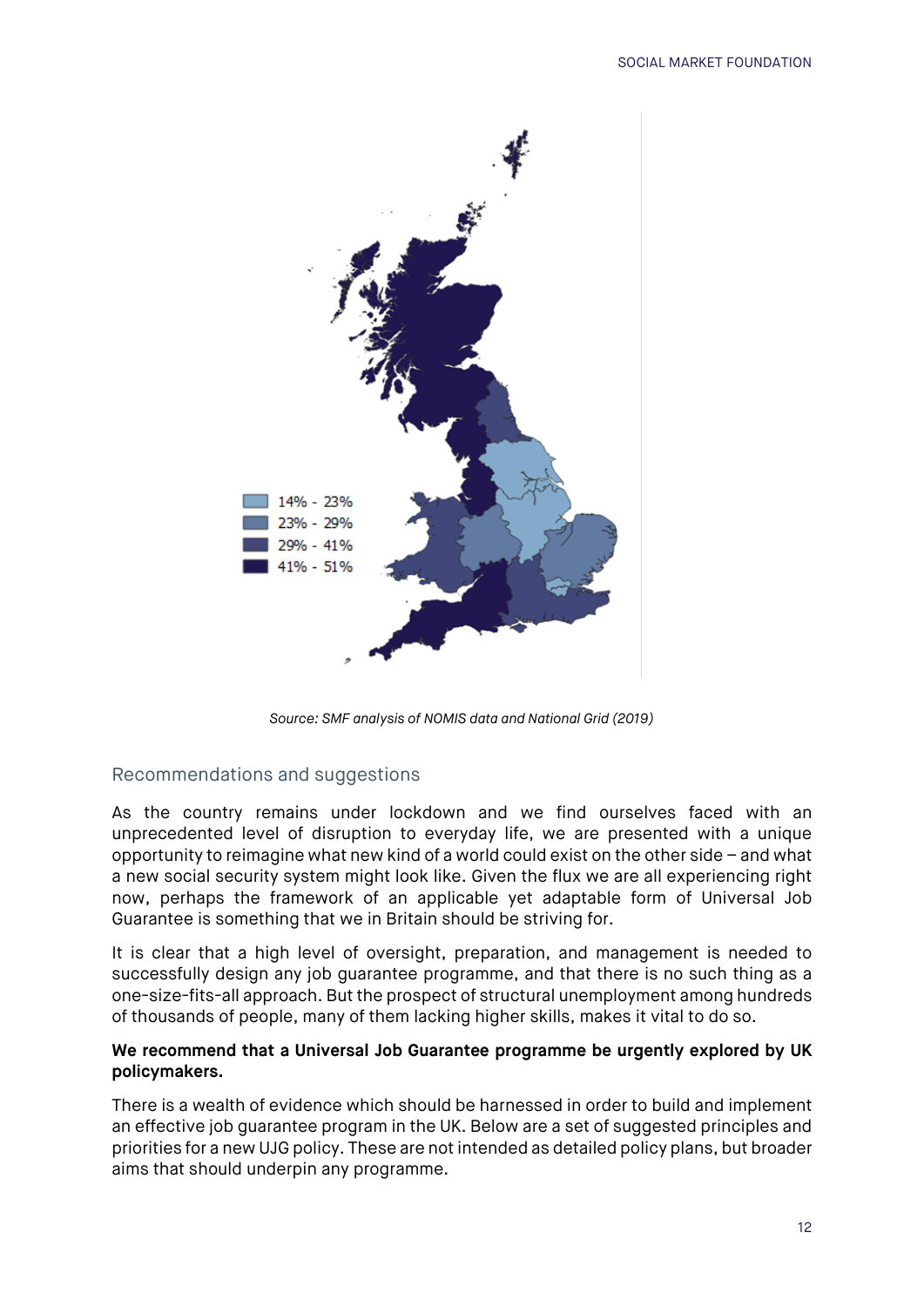## FOUR PRIORITIES FOR A NEW JOBS AND TRAINING GUARANTEE

#### 1. A training guarantee

Any new UJG programme should differ from previous iterations by placing much greater focus on the provision of skills training and education for participants. All jobs created or funded under a new scheme should have a clear element of in-work training. One option to explore is that the working week for participants should be 80% of the nearest full-time equivalent, to allow participants the remaining 20% of paid time to develop skills, as well as to seek non-UJG employment to avoid lock-in effects.

Where possible, this training should be done in the workplace, but this will not always be possible or appropriate. Some training here should be delivered by recognised education providers. Universities in particular have rapidly expanded their capacity to deliver education remotely. And some are facing the prospect of a sharp fall in student numbers, owing to changes in domestic and international demand. Scope for universities to offer distance-learning to UJG participants should be explored in any new policy programme.

#### 2. Private first

The priority for placements in the UJG scheme should be on employment with private sector employers rather than the creation of new public sector posts. Such private sector employers should receive funding contingent on the provision of in-work training.

#### 3. Fill the low-carbon skills gap

Priority should be given to placing UJG participants with employers engaged in developing, building, supplying and installing low-carbon heating systems. Similar labour capacity issues can be expected in the deployment of millions of charging points for electric vehicles.

The CCC has identified a "low-carbon skills gap" where the UK lacks the workforce to undertake key steps needed to decarbonise the economy, such as the decarbonisation of homes: "Developing a better skilled construction sector will deliver better homes, high-quality jobs and ensure we realise the domestic and international industrial opportunities related to low-carbon building."<sup>[60](#page-14-21)</sup>

#### 4. A regionally managed scheme

A UJG programme should be centrally defined but locally implemented, by way of the UK Industrial Strategy. Here, employment experience and skills should be based on local need and areas of greatest need for support. Due to the importance of local labour markets the government should consider how to engage local and combined authorities, metro mayors and LEPs in the management of the policy.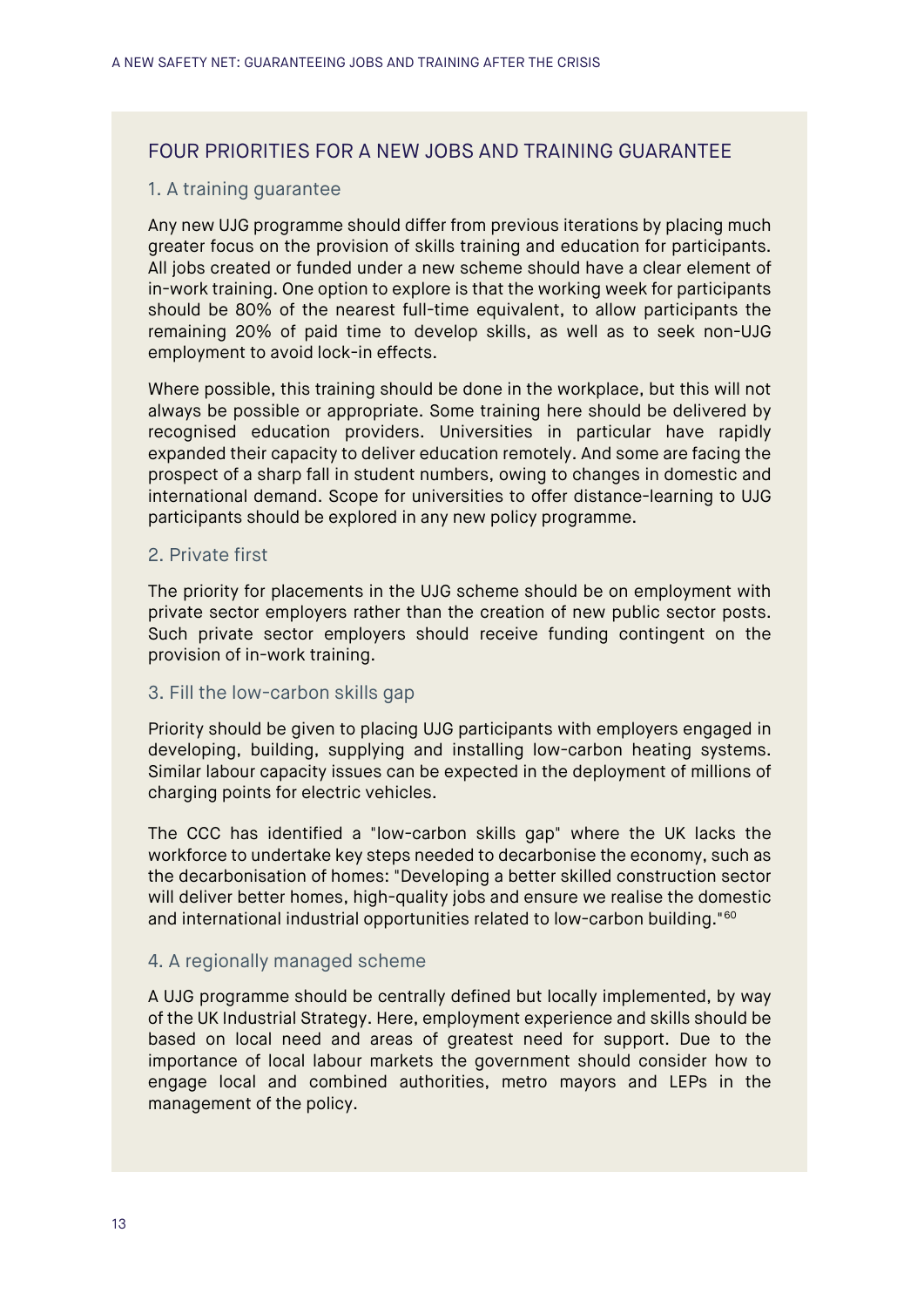# ENDNOTES

<span id="page-13-37"></span><span id="page-13-36"></span><span id="page-13-35"></span><span id="page-13-34"></span><span id="page-13-33"></span><span id="page-13-32"></span><span id="page-13-31"></span><span id="page-13-30"></span><span id="page-13-29"></span><span id="page-13-28"></span><span id="page-13-27"></span><span id="page-13-26"></span><span id="page-13-25"></span><span id="page-13-24"></span><span id="page-13-23"></span><span id="page-13-22"></span><span id="page-13-21"></span><span id="page-13-20"></span><span id="page-13-19"></span><span id="page-13-18"></span><span id="page-13-17"></span><span id="page-13-16"></span><span id="page-13-15"></span><span id="page-13-14"></span><span id="page-13-13"></span><span id="page-13-12"></span><span id="page-13-11"></span><span id="page-13-10"></span><span id="page-13-9"></span><span id="page-13-8"></span><span id="page-13-7"></span><span id="page-13-6"></span><span id="page-13-5"></span><span id="page-13-4"></span><span id="page-13-3"></span><span id="page-13-2"></span><span id="page-13-1"></span><span id="page-13-0"></span>

| <sup>1</sup> https://www.bloomberg.com/news/articles/2020-04-16/u-s-jobless-claims-total-5-25-               |
|--------------------------------------------------------------------------------------------------------------|
| million-in-week-four-of-lockdown                                                                             |
| <sup>2</sup> Office for Budget Responsibility, Commentary on the OBR coronavirus reference scenario (2020)   |
| <sup>3</sup> https://www.history.com/topics/great-depression/new-deal                                        |
| 4 https://www.history.com/topics/great-depression/new-deal                                                   |
| <sup>5</sup> https://www.politico.eu/article/boris-johnson-announces-coronavirus-lockdown-in-uk/             |
| <sup>6</sup> https://www.gov.uk/guidance/claim-for-wage-costs-through-the-coronavirus-job-retention-         |
| scheme                                                                                                       |
| <sup>7</sup> Office for Budget Responsibility, Commentary on the OBR coronavirus reference scenario (2020)   |
| <sup>8</sup> https://www.ft.com/content/be2d317e-54f9-42b0-bf17-d4a9ae4d7489                                 |
| 9https://www.ons.gov.uk/employmentandlabourmarket/peopleinwork/employmentandemployee                         |
| types/bulletins/uklabourmarket/march2020#unemployment                                                        |
| <sup>10</sup> https://www.ft.com/content/e1fcc6cd-ef44-4788-807d-ca534f61c1c1                                |
| <sup>11</sup> Office for Budget Responsibility, Commentary on the OBR coronavirus reference scenario (2020)  |
|                                                                                                              |
| <sup>12</sup> V. Mousteri et al., The scarring effect of unemployment on psychological well-being across     |
| Europe (2018)                                                                                                |
| 13 https://www.weforum.org/agenda/2019/01/trial-phase-2018-in-basic-income-in-review/                        |
| <sup>14</sup> https://www.helsinki.fi/en/news/nordic-welfare-news/heikki-hiilamo-disappointing-results-      |
| from-the-finnish-basic-income-experiment                                                                     |
| 15 https://basicincome.scot/                                                                                 |
| <sup>16</sup> https://www.ft.com/content/4053e198-437e-4ae5-aab5-fa0ab05f3fa3                                |
| <sup>17</sup> https://www.thequardian.com/world/2020/mar/26/us-coronavirus-stimulus-all-you-need-to-         |
| know                                                                                                         |
| <sup>18</sup> https://stm.fi/en/article/-/asset_publisher/perustulokokeilun-tulokset-tyollisyysvaikutukset-  |
| vahaisia-toimeentulo-ja-psyykkinen-terveys-koettiin-                                                         |
| paremmaksi?fbclid=lwAR2oLmm98kGz624GCbGFL7Xxk-7el4Bu4ZDghZ2YjuzcoWKqtyrpQrkw3LY                              |
|                                                                                                              |
| <sup>19</sup> https://www.ons.gov.uk/employmentandlabourmarket/peopleinwork/employmentandemploye             |
| etypes/bulletins/employmentintheuk/march2020                                                                 |
| <sup>20</sup> V. Mousteri et al., The scarring effect of unemployment on psychological well-being across     |
|                                                                                                              |
|                                                                                                              |
| Europe (2018)                                                                                                |
| <sup>21</sup> L.Farre et al., Feeling useless: the effect of unemployment on mental health in the Great      |
| Recession (2018)                                                                                             |
| <sup>22</sup> L.P.Shi et al., How unemployment scarring affects skilled young workers: evidence from a       |
| factorial survey of Swiss recruiters (2018)                                                                  |
| <sup>23</sup> Resolution Foundation, Crystal balls vs rear-view mirrors (2020)                               |
| <sup>24</sup> https://blogs.lse.ac.uk/europpblog/2017/02/18/youth-unemployment-scarring-effects/             |
| <sup>25</sup> M. Mascherini et al., Long-Term Unemployed Youth: Characteristics and Policy Responses (2017)  |
| <sup>26</sup> Resolution Foundation, Risky business (2020)                                                   |
| <sup>27</sup> D. Bell et al., Young people and the Great Recession (2011)                                    |
| <sup>28</sup> Compass, Universal Basic Income: An idea whose time has come? (2016)                           |
| <sup>29</sup> RSA, Creative citizen, creative state: the principled and pragmatic case for a Universal Basic |
| Income (2015)                                                                                                |
| 30 https://www.ft.com/content/927d28e0-6847-11ea-a6ac-9122541af204                                           |
| 3 <sup>1</sup> https://www.gov.uk/government/publications/spending-round-2019-document/spending-             |
| round-2019                                                                                                   |
| 32 Office for Budget Responsibility, Commentary on the OBR coronavirus reference scenario                    |
| (2020)                                                                                                       |
| 33 https://livingnewdeal.org/glossary/works-progress-administration-wpa-1935/                                |
|                                                                                                              |
| 34 https://www.loc.gov/item/today-in-history/april-08/                                                       |
| 35 https://www.ushistory.org/documents/economic bill of rights.htm                                           |
| <sup>36</sup> P. Gregg, Job Guarantee: Evidence and Design (2009)                                            |
| <sup>37</sup> Institute for Employment Studies, Getting Back to Work (2020)                                  |
| 38 Institute for Employment Studies, Getting Back to Work (2020)                                             |